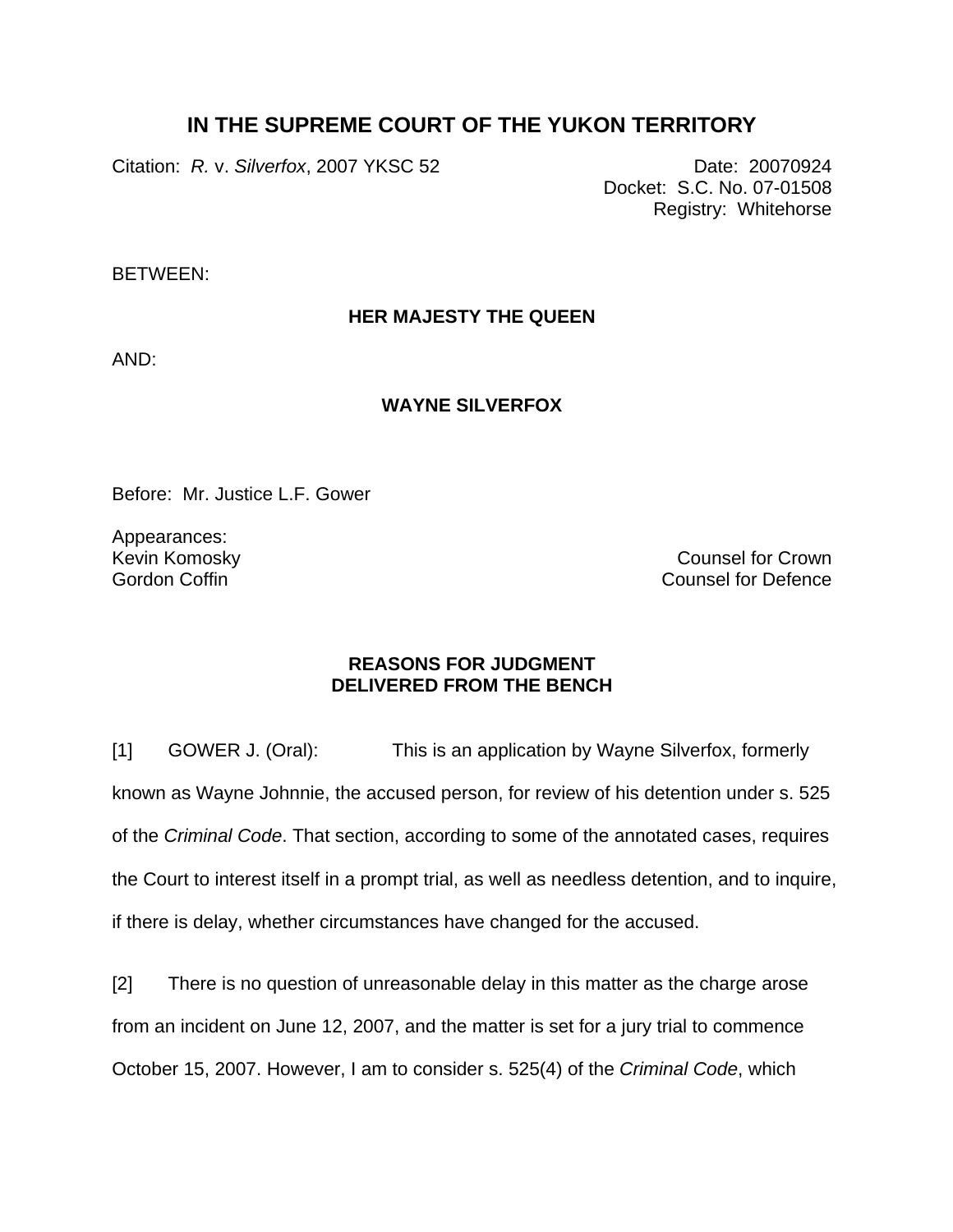requires me to satisfy myself that the continued detention of the accused is justified within the meaning of s. 515(10). That subsection, of course, sets out the primary, secondary and tertiary grounds which may be considered by the Court.

[3] I have to say that, in general terms, having reviewed all the materials and having heard the submissions of both counsel, including what Mr. Silverfox has just told me a moment ago, I am inclined to agree with the submissions of the Crown, and adopt those submissions as part of my reasons. This is not a situation where circumstances have changed since the detention order was made by the Justice of the Peace on June 14th. At that time, there was a bail supervision report prepared by probation officer Troy Cairns, who indicated that he had been working with Mr. Johnnie since his probation order was made on February 16, 2005 in the Territorial Court and, therefore, would have been relatively familiar with Mr. Johnnie.

[4] At that time, Mr. Cairns was not supportive of release and felt that, as evidenced by Mr. Johnnie's criminal record, he posed a significant risk to re-offend if he continues to use alcohol. That report noted that Mr. Johnnie, a.k.a. Silverfox, has a criminal record that dates to 1973, with 64 entries. It includes 11 convictions for driving while under the influence of alcohol and 13 convictions for driving while disqualified, as well as 10 convictions for failing to appear in court.

[5] Now, I recognize that the failing to appear convictions are dated and I believe the most recent one was in 1980. However, within the last 10 years alone, Mr. Silverfox has been convicted for driving while disqualified four times, most recently in February 2005. There were two such convictions as well as a refusal or failure to provide a sample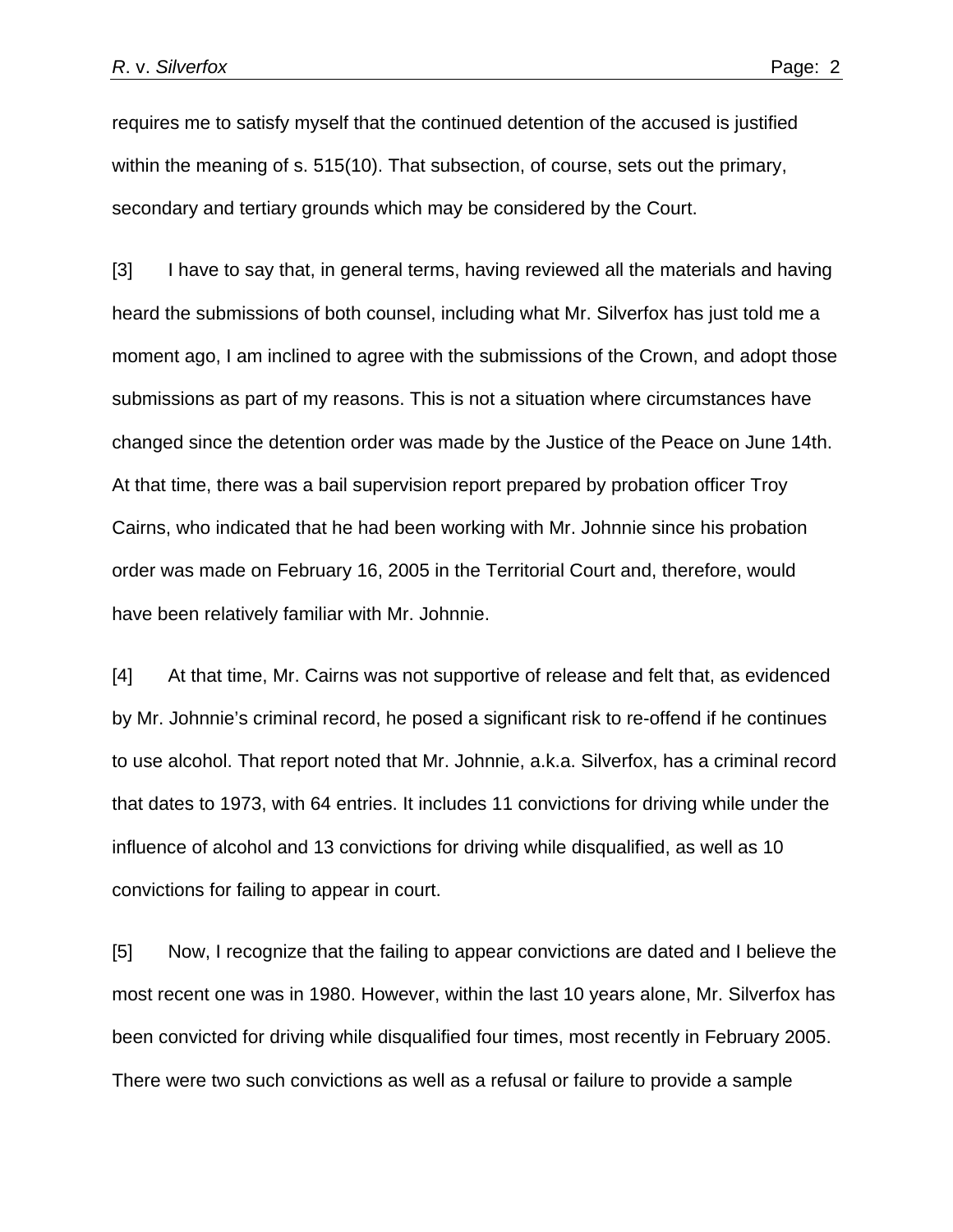conviction. That, to me, indicates a significant risk that Mr. Silverfox would not abide by any order for his release. This case is further complicated by the fact that Mr. Silverfox was on probation at the time of the current alleged offence. As I understand it, he does not deny that he was drinking, presumably in violation of his probation order, but simply that he was not driving on the occasion. I agree with the Justice of the Peace in the first instance, that the secondary grounds are of concern as a result and the public's safety would be at risk if Mr. Silverfox was released.

[6] I appreciate that Mr. Silverfox denies that he was the driver and says that there are two witnesses who will support him in that regard, one of whom, I understand, to be his son. It is not entirely clear whether the arresting officer had seen the individual seen to be the driver, who exited the black SUV in the field after the chase, whether the RCMP officer had that individual within sight the whole time during the foot chase, up to the point of apprehension. On the other hand, the transcript of the bail hearing on June 14th indicates that the rear window of the SUV was open, giving the officer a relatively clear view of the occupants. According to the allegations, the officer kept his eye on the person exiting from the driver's side of the vehicle and chased that individual, subsequently apprehended him, and determined that that person was the accused.

[7] Now, Mr. Silverfox maintains that a lot of what has happened in his criminal record happened when he was young and foolish, but that simply is not borne out by what I have just said, particularly with respect to the convictions which he has added to his criminal record in the last 10 years.